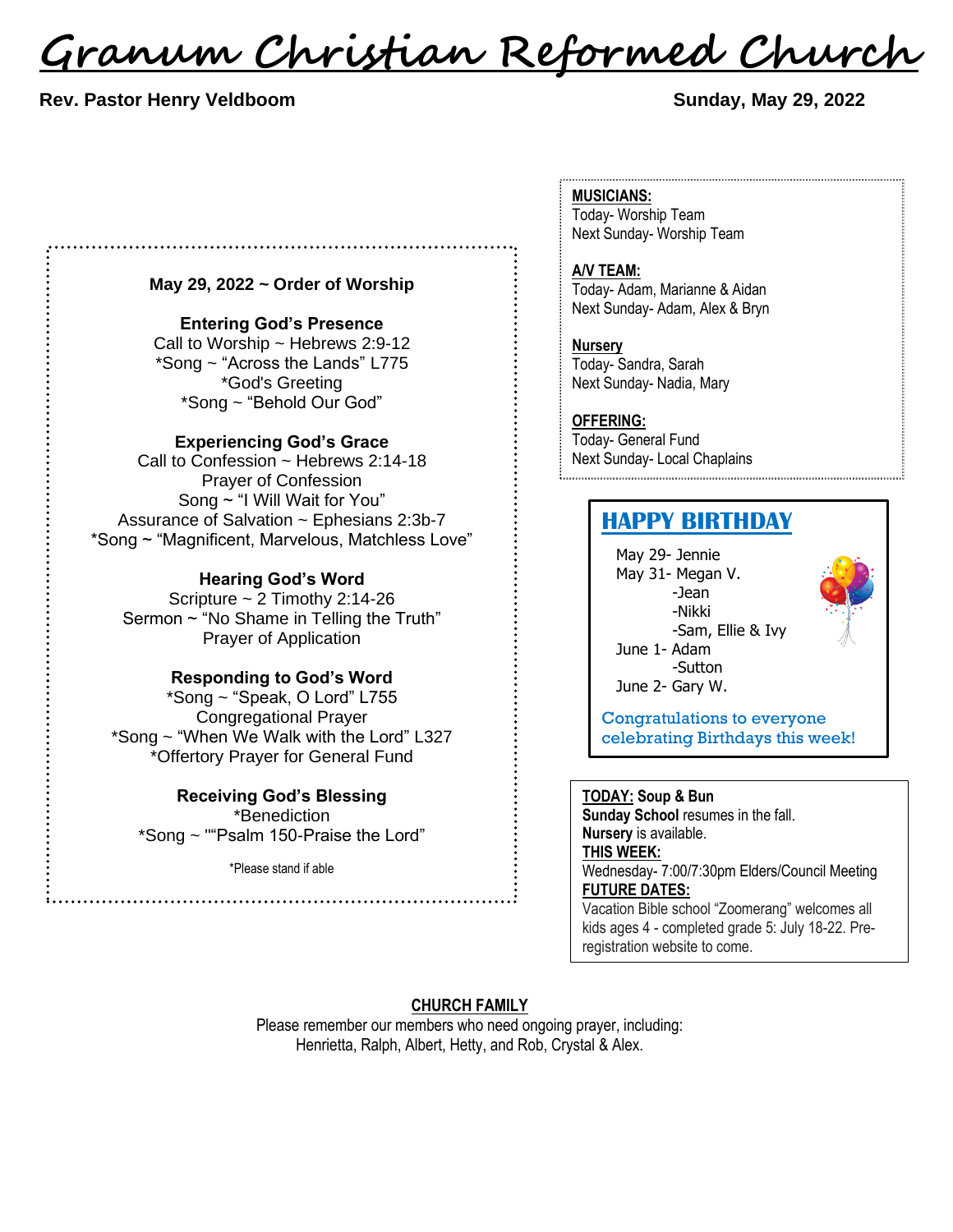# **OUR CHURCH ANNOUNCEMENTS**

**Nursery**: A friendly reminder that the nursery will continue to be available throughout the summer during the church service for your children. The nursery helpers will leave after the song before the reading of the text for the sermon. If you have any questions or concerns, please contact Breanne.

**VBS meeting** June 5: the VBS package has arrived!! Anyone who has or who wants to volunteer for VBS this summer (July 18- 22) please meet Sunday June 5 right after church in the Sunday school room behind the sanctuary. Thank you, Sharla

**Attention Graduates (or parents).** We would like to announce all those in our congregation who are graduating from high-school or post-secondary school. Please send your name, school, and the program you are completing, as well as your future plans if you know them, to info@granumcrc.com.

> Recorded videos of services can be found on our Granum CRC YouTube channel. Go to YouTube and in search box enter "GranumCRC AV" and click on that search result option. Then click on the video you want to watch. [https://www.youtube.com/channel/UCs0yVlMAC\\_bnTpqX8Ch0xfA](https://www.youtube.com/channel/UCs0yVlMAC_bnTpqX8Ch0xfA) Previous bulletins with order of worship can be found on our website. <https://www.granumcrc.com/news-1>